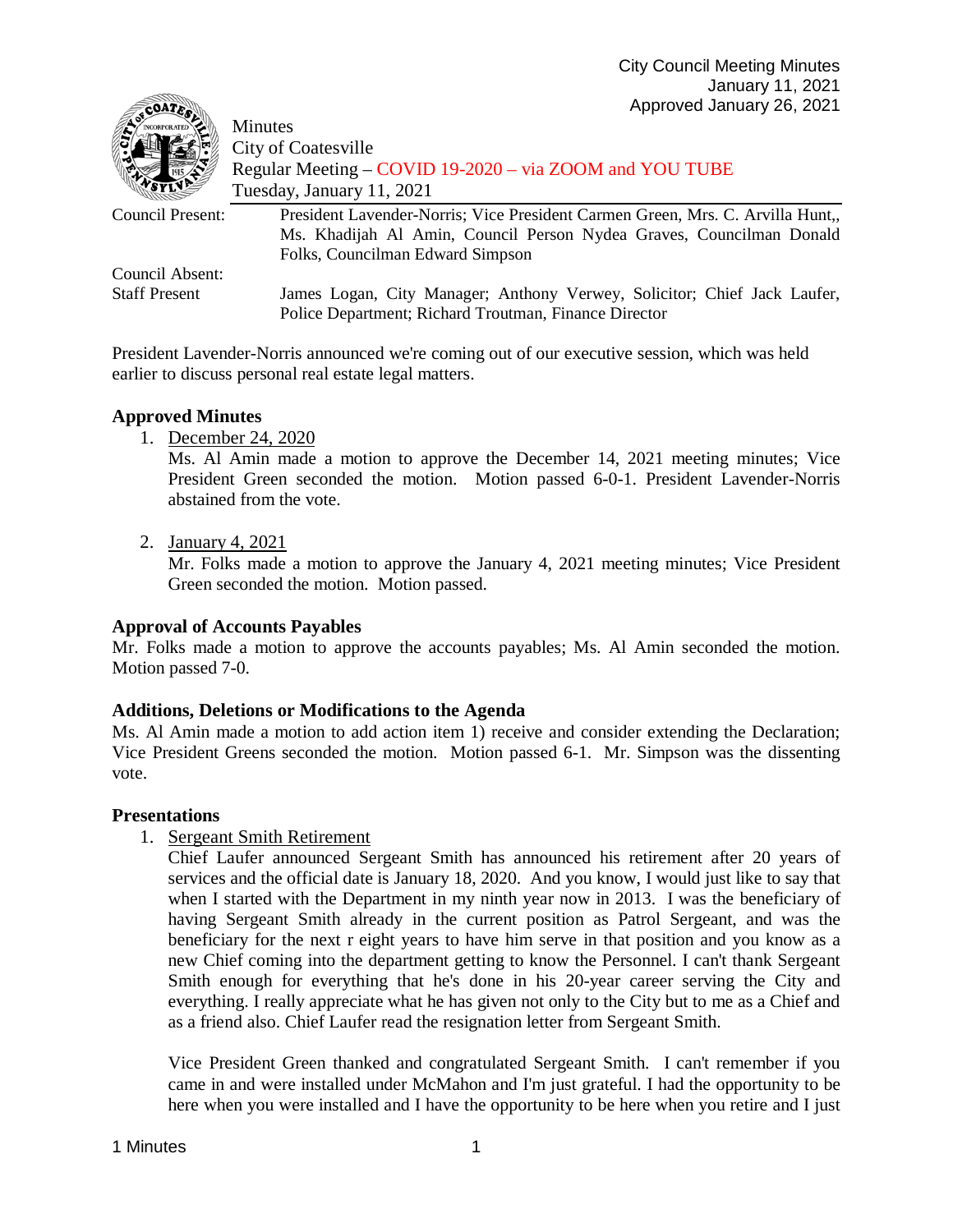thank you for your years of service and what you've done in our community. We appreciate you and wish you so much success in your next chapter of your life. Thank you so much. Thank you.

Mr. Simpson said a few words. Number one, I have a couple more years and I have 20 years in as a councilmember. Can I retire from Council in 20 years? I mean, I've been here almost as long as you as a council member and I can tell you without a doubt that Sergeant Smith bleed Coatesville black and red. He has been a member of this community all his life. He does nothing but talk about this community. He's been an asset to this police department and I'm going to miss him. When I saw on the agenda. I was like shaking my head saying who's the other Sergeant Smith. We got to have another Sergeant, but you know the Department is going to miss you buddy, you know, and we're fortunate to have you for as long as we did. Thank you for your service. I appreciate everything. Thank you.

Mr. Folks stated I met you a long time ago when I was in Civil Service and we just got along. You were right there. I mean you love the community, what you did, you brought your family in the community, your wife and your kids. Every time at shop with a cop they were there. You were a good cop man and like good as the failure of excellent, but you were little better than good. Thank you. So that means you was a great cop. So, I hope you come back for the shop for a cop every year. God bless you and your family and thank you for your service. T

Ms. Al Amin thanked Sergeant Smith for all his years of service to Coatesville. I hope that you enjoy your retirement. You look to young to retire.

Mrs. Hunt thanked Sergeant Smith for his service in the Police Department. I believe that our City and our department is a much better position because of the service that you've given. I wish you all the best to you and your family and I pray that your new Venture in life brings you as much joy as success as you've had here in our Coatesville Police Department. Again, thank you for your service.

President Lavender-Norris echoed her colleagues. Thank you for your 20 years in the Police Department. Most people have to work a lot longer before they can retire but they don't have the stresses of a police officer in the other positions. So, I want to thank you for your care and concern for the City. I know for a fact that you went above and beyond the requirement of a police officer during your tenure here, so I just want you to know that we are certainly grateful for your time here for your care your concern and your respect for our community and also for the officers that have come in behind you. I want to thank you for being the leader, for being the example of what a Coatesville Police officer is required to be and for that you've done an excellent job, and I just want to say thank you. God bless you and your future endeavors and may you and your family enjoy your retirement together.

Council Person Graves congratulated Sergeant Smith on his next endeavor.

Sergeant Smith stated I just I truly thank you for the opportunity. It has been a privilege to serve this the citizens of Coatesville City for over 20 years. I want to thank Chief Laufer, it's an honor to retire under your leadership, the things that you have done during since your appointment and the all the opportunities you have given me to advance the department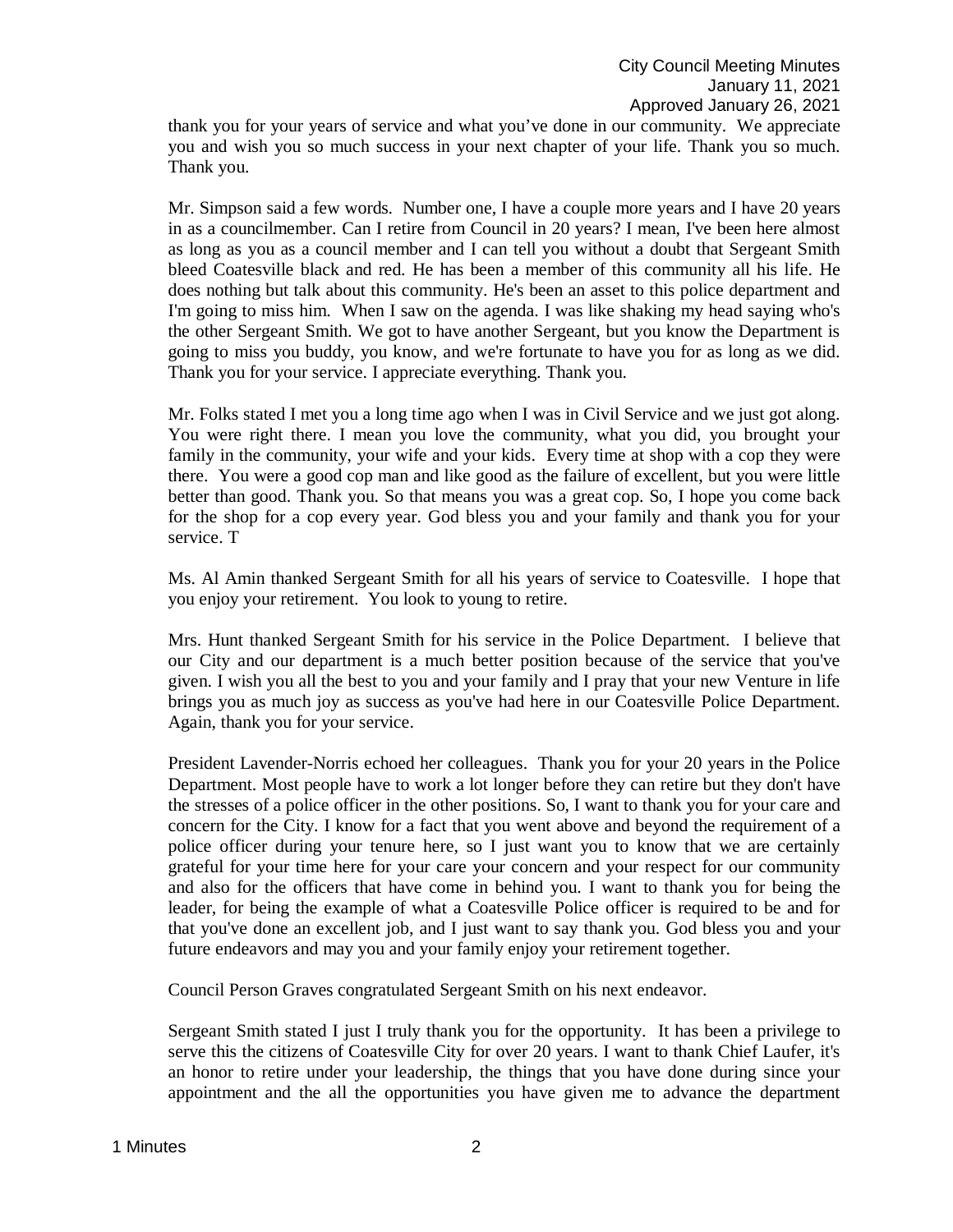forward and learn new skills, that's going to carry on like I said in my letter for the rest of my career. That's how I actually probably landed a position in the private sector. I also want to thank my co-workers for their support over the years as well.

Mr. Logan stated I didn't know you that long, but the interaction that we've had you're always professional, friendly. I wish I had more years to work with you, but I hope to see you, sometime throughout the community, and I hope that you will continue to support the efforts that Chief has laid down and support our community as we continue to revitalize ourselves here, thank you for your service.

The Dantzler family wished Sergeant Smith congratulations and all the best to you and your family and perhaps our paths will cross in the future. Thank you. Wish you well, all the best congratulations.

#### 2. Joseph DiSciullo – RDA

Mr. DiSciullo announced the RDA engaged ECON Partners to help with some grant applications and to try to help with the financing both garage up to train station. We've have been fortunate enough to be awarded \$1,000,000 RACP Grant. I'd also like to thank Representative Williams. I think that he sort of helped move this thing along and so we're getting closer to reality on the ground. We're raising money and James has been working diligently to try and make sure we have the right-sized garage and massage the figure so we can come up with an accurate amount that we need for the capital stack. So, it was good news that we got another million. We're that much closer and working at it. We have become partners working at it. There is a of couple grants coming up that they'll be submitting in the spring. Hopefully we'll get there.

### 3. Karen Clancy – DCED

Ms. Clancy stated she would be talking about Palmer Park and Ash Park this evening. So, I'll start with Palmer Park is most of you know, we completed phase one that was back in 2019. And that was the splash pad in Palmer Park, and since then we have been raising funds for an additional phase of that Park. The phase, the scope includes additional sidewalks, lighting, site furniture, some renovations to the playground surfacing and additional landscaping. It's an exciting upgrade in Palmer Park and we are approaching the final stages of the construction documentation and expect to go out to bid in early March. So, fingers crossed we would have this renovation done by the summer for everyone in Coatesville to be able to enjoy. I say fingers crossed because we don't know where we are, where will all be in terms of COVID and other things by then, but I am hoping that we will have a great summer in Palmer Park.

I can move on to Ash Park, we are still in the planning stages. So, the City of Coatesville had received a grant from DCED for the Master planning process for that Park and a pool feasibility study to see whether the City of Coatesville could operate and make the appropriate upgrades to that pool to make it functional. Ultimately, the result was that the pool was not feasible in Ash Park, but that was a minor thing with in that Park. The Park is an important community park and an important Centre of Coatesville, and we are still moving forward with Master planning for that park. It was supposed to be done by December of 2020, and it is not yet done. There are a couple reasons for that, one main reason is that that park has major flooding issues, and the civil engineer on our planning team said that it was not responsible for us to move forward making recommendations for improvements until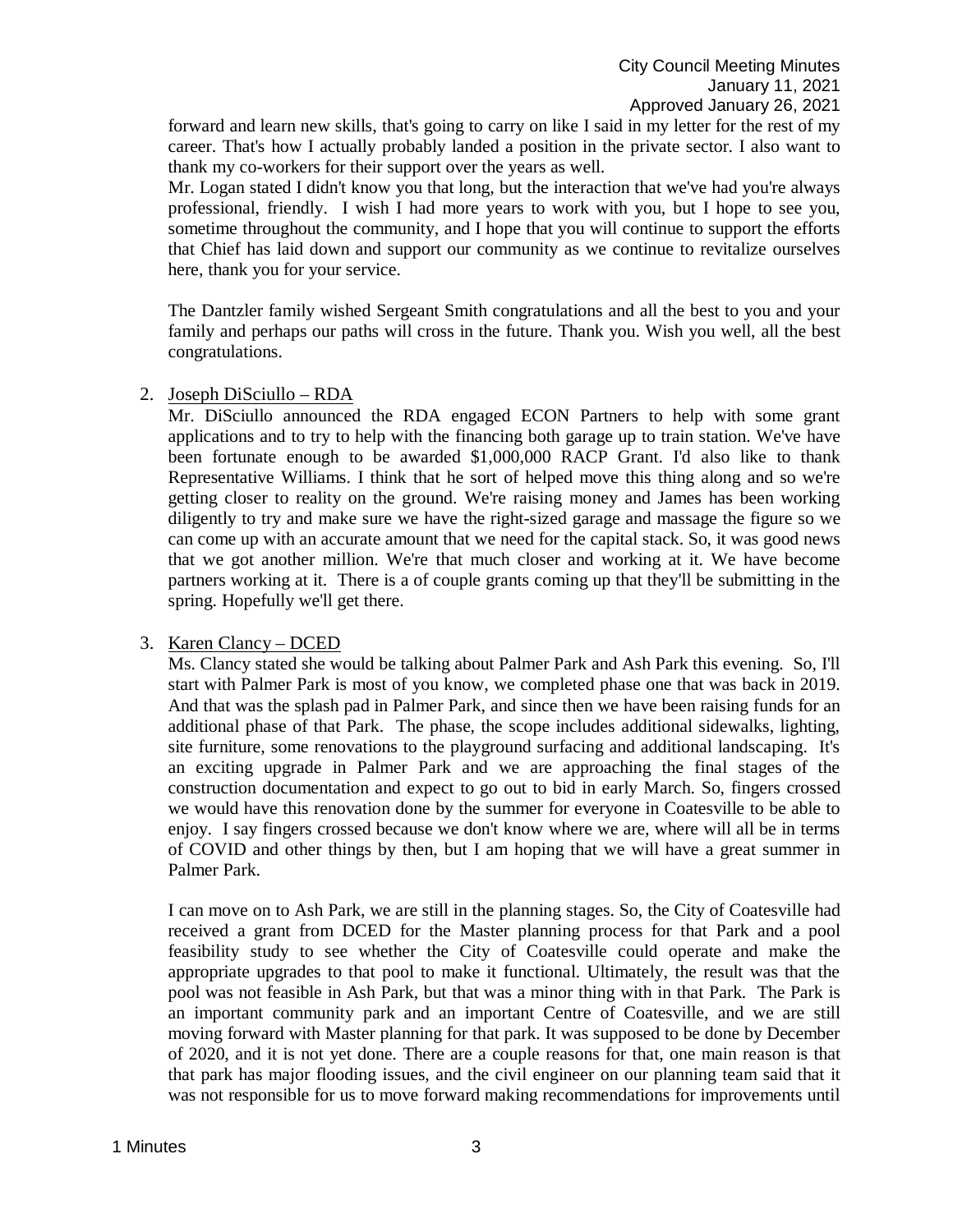we understood more about what was going on in the park with drainage with water table. This way we can truly make responsible recommendations for long-term sustainable use of that Park. So, with that in mind, we have been negotiating with a few geotechnical testing firms to come out. This will be part of the master plan. So, this is no additional cost to the City of Coatesville, but in some point in February, there will be some Engineers out in the park doing borings. It will be probably be two to four days of work low-impact. We're not talking about major drills just to figure out what the subsurface conditions are. We understand that we'll be better able to continue and finalize this plan with Concept drawings recommendations cost estimates. I want to fill you in on all of that in case people were wondering what is going on with this master plan. When are we going to see some results?

Patton Park is back on the radar for some improvement. As soon as we get through the first phase of for the completion of Palmer and then move with forward to Ash. We'll just go in the order that kind of natural lands. Generally, with DCNR they're only focused on, one maybe two parks at a given time. So, Ash Park had been a focus from that Parks and Recreation study that had been done back in 2017 for the City of Coatesville. So that had identified Palmer Park, Patton Park and Ash Park is the first three priorities now Abdala Park. This is the next priority for the City of Coatesville. Then that is when we sit down and we start strategizing the funding to figure out Master planning. And then how we raise funds for the identified priorities in the park, which you're currently talking about the play area of that Park. I know that James and others have been working on the adult Fitness area.

#### 4. Marie Smith - SCORE

Ms. Smith announced she is from SCORE, SCORE is a National Organization that helps small businesses to be successful. SCORE'S mission is to foster vibrant small business communities through mentoring and education and to help add jobs. This organization was formed back in 1964. Nationally the group in Chester and Delaware County have been operating for over 40 years. We are a resource partner to the small business administration and we are all about aspiring entrepreneurs and existing businesses to be successful. It's our belief in our vision that everyone deserves to have all the tools necessary to thrive as a business owner. Not that every entrepreneur becomes a business owner, but we want to help them to make the decisions that are important in their Journey.

There are 11,000 Volunteers in the SCORE organization. We have a hundred volunteers within Chester and Delaware that are here to help that those volunteers, our mentors or they are Workshop presenters. Some are also people that help us with our marketing and some of our own internal practices and projects. No surprise since March we have moved 100 percent virtual. We were very much a face-to-face organization in everything that we did before with all the communities and partners that we work with but obviously that's just too dangerous to do these days. So are we do work on platforms like this Zoom, but we use lots of other platforms to make sure that we can reach our clients and our Volunteers in a safe remote way. We are totally and completely committed to small business. We don't work with medium sized business or large businesses. We are all about all stages of the startup. So a lot of our program includes clients that are in start-up or entrepreneur mode, meaning they have an idea and they haven't really turned it into a business yet. Roughly 46% of our clients today are considered established small businesses. That doesn't mean they all are making money, but it does mean they have been selling and operating but you can see that we work with every single stage of business all the way through even those who want to transition their business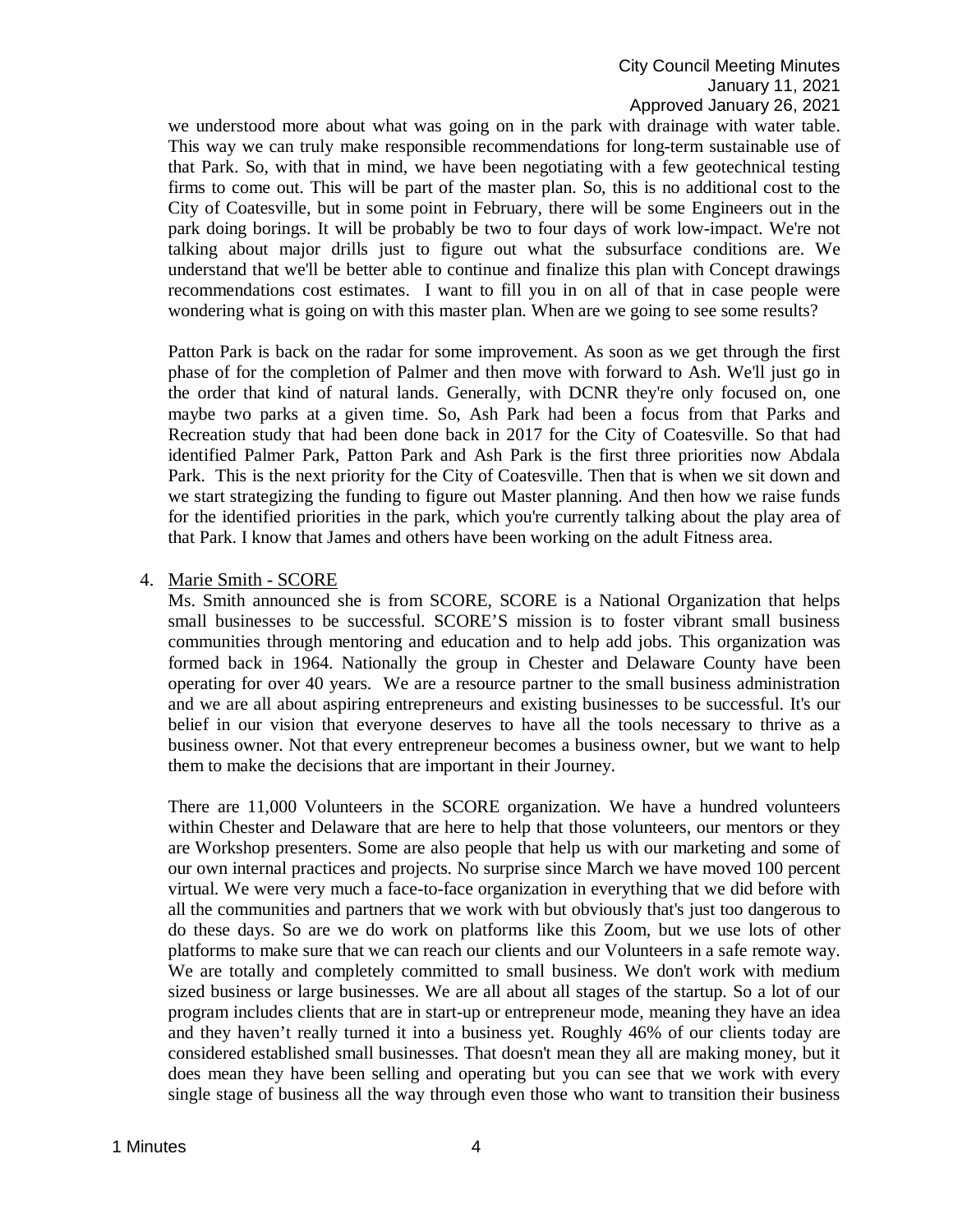to another family member or to a new partner or to sell an existing business. We are all about our client success and we measure our success based on their success. We have volunteers that come like myself, who have retired, about half of our volunteers are not working or retired or in transition between jobs the other half of our volunteers. We have several of our volunteers that were actually clients before and were helped by SCORE and we are so pleased with the support that they got that they came back to help us as volunteers themselves. So that's quite a great group that we are able to work.

We offer roughly four to five webinar programs per month with the exception of the summertime when we take a break and actually tomorrow, we're starting a series with the SBA to cover the new disaster relief programs every Tuesday and Thursday for the next four weeks. We have a one-hour sessions with the SBA administrators coming in to give all the details. If you have any colleagues or friends' local people who could use some help with that, please let's give them the connection. This is really important program and there's a lot of details associated with it. But we were really happy to work and partner with James a couple of weeks. We had a Roundtable program with 13 businesses from the Coatesville area. It was really a people they have so much passion in the concepts that they are working on and those who have actually really started their own businesses this point our purpose. There was to help them understand. How score can help and we did bring two of our clients to the table to help them tell their story about how they were able to improve their business plans and their programs by working with SCORE mentors. They also state through the whole entire program they participated in the breakout groups. We had three different topics. We are working with James on encouraging folks to reach out for a score Mentor or actually reaching out to some individually this time to help match them up with a mentor who might be able to help them on the specific challenges that they're working on. It looks like we should be able to help them with some skill building, business planning, social media and ecommerce. It's really important in this environment that we live in today and financing a start-up especially those startups that may not qualify for a standard bank loans, which is most of the clients.

#### **Discussion Items**

1. Meeting Minutes

There were no discussion items at this time.

### **Citizens Hearings – Regular Action Items Only (3 Minutes)**

There were no comments at this time.

Mr. Folks made a motion to close citizens comments on regular action items only; Vice President Green seconded the motion. Motion passed 7-0.

### **Regular Action Items**

1. Receive and consider an Ordinance re-enacting the Declaration of the State of Emergency Ordinance 1541-2020 related to the Coronavirus COVID 19 pandemic Vice President Green made a motion to approve an Ordinance re-enacting the Declaration of the State of Emergency Ordinance 1541-2020 related to the Coronavirus COVID 19 pandemic; Ms.

Al Amin seconded the motion. Motion passed 7-0.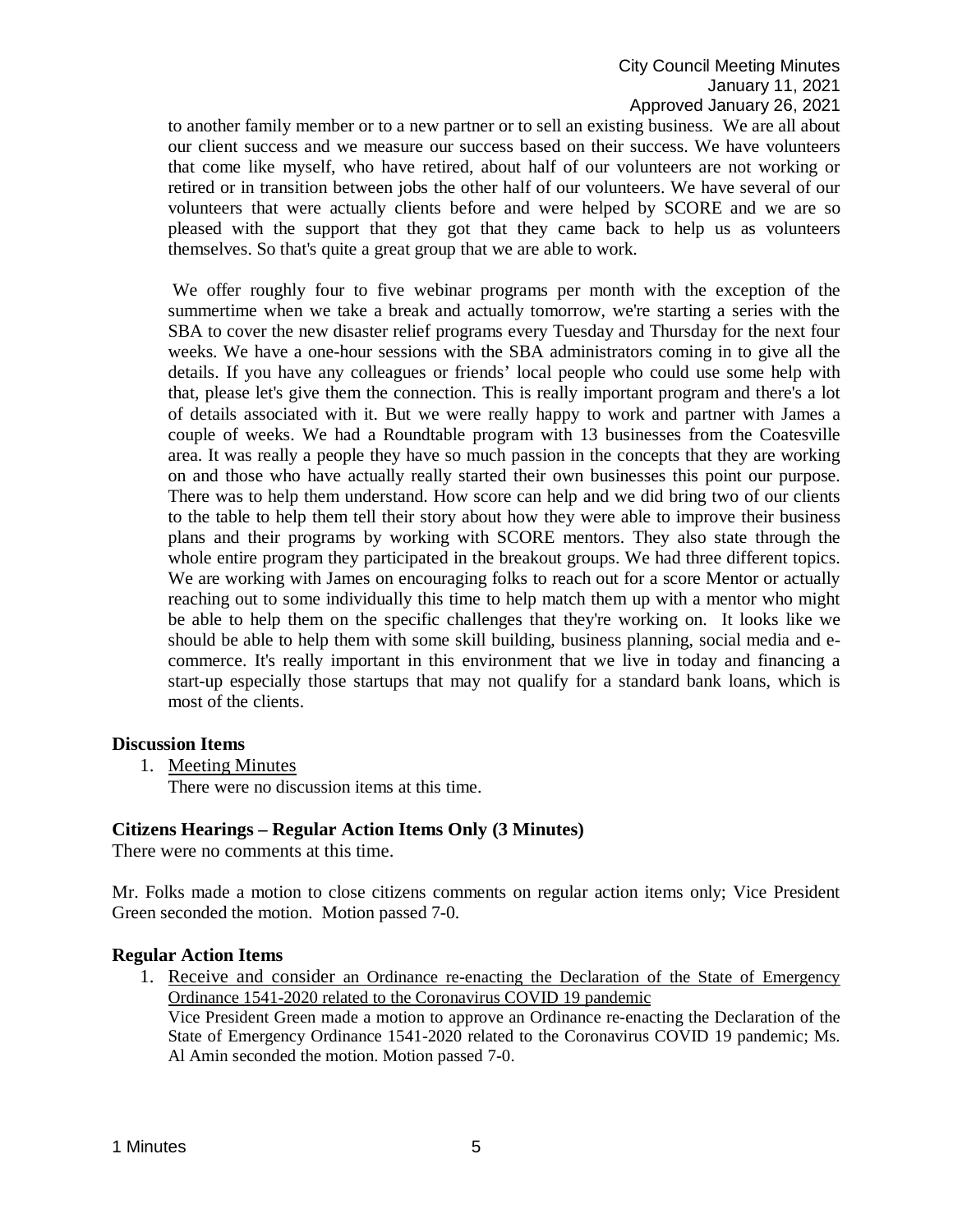Council person Graves stated that we are in the middle of an unprecedented disaster and one of the best things about the emergency order is that it allows us to take less steps to react as necessary to the to the State of Disaster that were in. This is so important to me. It's important to our community that we extend the emergency order, in order to act responsibly and in favor of keeping our constituents safe and healthy as we move through these unprecedented times.

Mr. Verwey explained under the City's Charter and the Code, a Declaration of Emergency, State of Emergency can be issued by the President of Council which was done on December  $11<sup>th</sup>$ . The Declaration has to be ratified by Council within a seven-day period. Council did ratify the order on December 14th and the ordinance remains active in place by law for 30 days. Council can terminate that ordinance at any time prior to the 30 days but normally on 30 days the ordinance would be would become ineffective. Council's actions tonight are an extension of that ordinance for another 30 days and if Council seeks to renew it again, they can do so, if not will expire 30 days from this evening or about February 10th.

Ms. Al Amin made a motion to close action items only; Council Person Graves seconded the motion. Motion passed 7-0.

### **Reports**

1. Solicitor

Mr. Verwey announced he:

- He worked on issues related to Council reorganization.
- Worked on personnel matters related to the pending retirement of Chief Alderman
- Worked on tax assessment litigation and right to know matters
- Worked on issues related to an application for an economic development liquor matters related to recent Court decisions of General application

### 2. City Manager

Mr. Logan announced:

Business & Economic Development

- The Redevelopment Assistance Capital Program (RACP) announcement: Thanks again to our supporting partners including RDA, 2nd Century, County Commissioners, State Rep. Dan Williams, Rep. Chrissy Houlahan, and Carolyn Comitta. The \$1 million announcement brings the City closer to reaching our goal to build a multimodal parking garage next to the new train station. The proposed 480 space parking garage is estimated at \$10-15 million dollars with residential and commercial parcels flanked by the parking structure.
- PennDot Rt. 82 Box Beam: PennDOT Announces Start of Construction to Improve Safety on I-76, Route 82 in Philadelphia, Chester Counties: November 17, 2020 – The Pennsylvania Department of Transportation (PennDOT) project is designed to improve travel and safety along Route 82 (Manor Road) between Business U.S. 30 (Lincoln Highway) and Butterworth Road in the City of Coatesville and Valley Township in Chester County.
- Legend Properties/DEPG: The main repaving of East Diamond was completed and only one area is pending completion. That is the North East side entrance into Diamond. That is part of the realignment project and will be added to that scheduled completion in spring.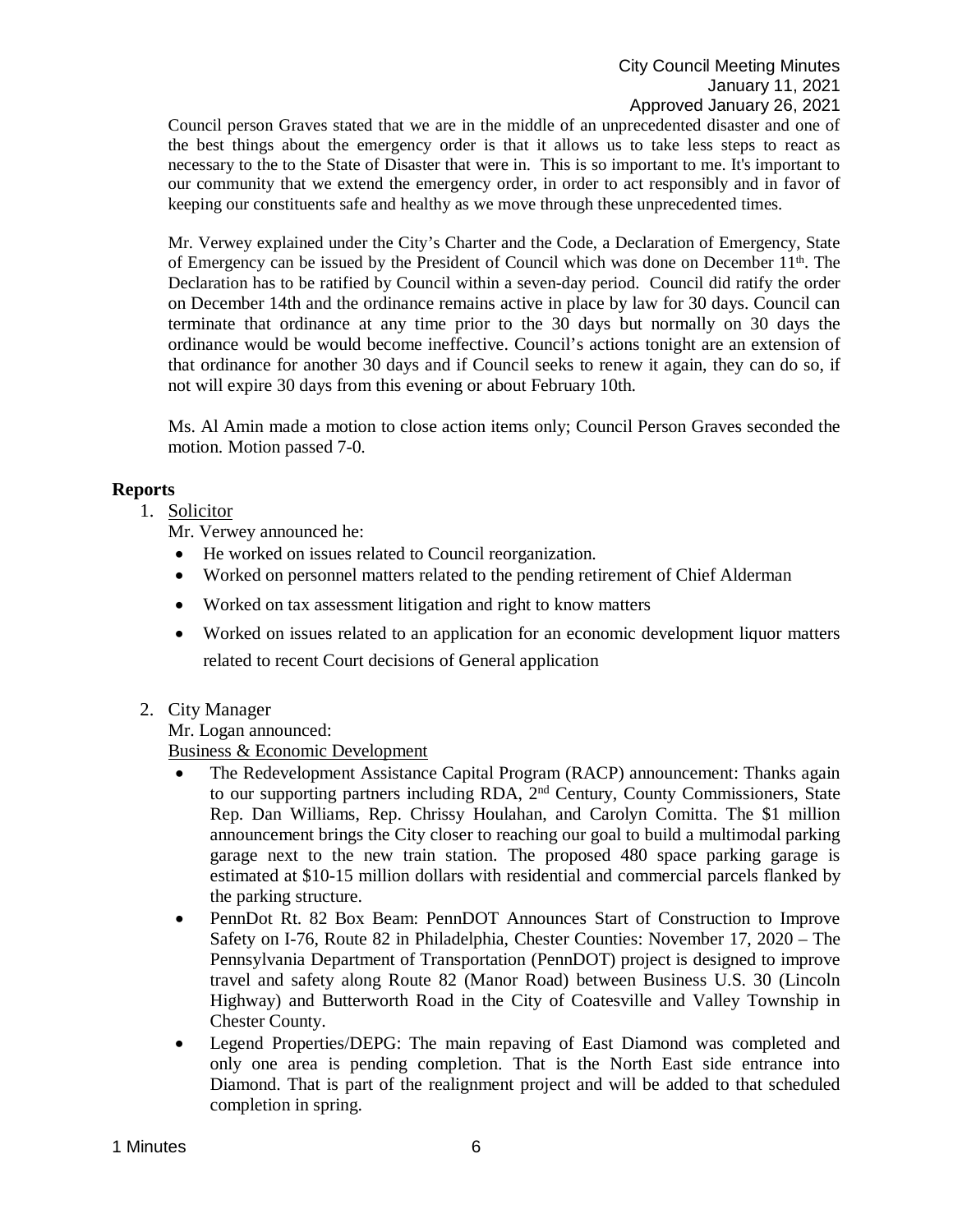- The Southside of Lincoln is nearing completion with streetlights and stamped concrete sidewalks included in scope of work.
- PECO Gas Main Replacement work on MLK has been completed and plans to perform mill and overlay work will occur when the weather warms up.
- Coatesville Historic Train Station Exterior Improvements: Bid documents were uploaded to the PennBid Management website by Cedarville and made available to bidders. All bids must be submitted by January  $27<sup>th</sup>$  at 11am. Contact the City or Cedarville for bid packet and information.

### Community Update/Awareness & Events:

- We are working with the County, TMACC, and a major employer to create a workforce initiative program to not only help recruit jobseekers but provide shuttle service to the employer's location. We will have more details in the coming weeks. Several agencies and organizations will coordinate to help share the information as we get. OIC, CareerLink, MCDC, CASD and others will play a key role in informing the interested jobseekers.
- Palmer Park Updates: Thanks to Karen Clancy and Cedarville as they work to complete the Palmer Park project.
- W.C Atkinson Shelter & Atkinson Project & the East End Community Partners Due to COVID the volunteers of this year's MLK Day of Service are planning a Virtual Week of Service.

Thanks to Minnie McNeil, the East End Community Partners and the many other volunteers in making this Day of Service happen.

County Commissioners working with federal government to bring back testing sites in the form of mobile testing pods. These sites will function as testing pods and mobile vaccination centers. COVID-Testing & Cases: 754 – Deaths 6

3. Chief of Police

Chief announced the statistics for the month of December are included n the packet. Just to highlight a few numbers. We responded to 1391 calls for service through 911 for the month of December, and 2200 overall calls for service for unrelated matters other than 911 calls for service, that was down from 2232 for the month of November. We had two car seat installs month of December bringing our total for the year to 83 for the year. The car seats that are donated through different agencies made available to the police department for the nation to needy members in our community and with that car seat goes a professional installation provided by either Sergeant Ollis or recently trained second installer Felicia DellaGatti, one of our part-time officers. We did have one additional Narcan save for December bringing our total for the year up to 26 and that is simply administered by the police department and does not include those administered through the EMS system. In addition, we have our MLK Day of Service on the 18th. We have partnered with PA ceasefire and with our chaplain Deets of the Episcopal Church on Lincoln Highway where we will have a giveaway of free gun locks to any resident of the City who wishes to obtain a gun law who wants firearm safety or responsible gun ownership here in the City of Coatesville. They are being provided free of charge and that will be on Monday the 18th from twelve o'clock until two o'clock in the afternoon. We will be Covid compliant with that unlock giveaway at the Episcopal Church.

4.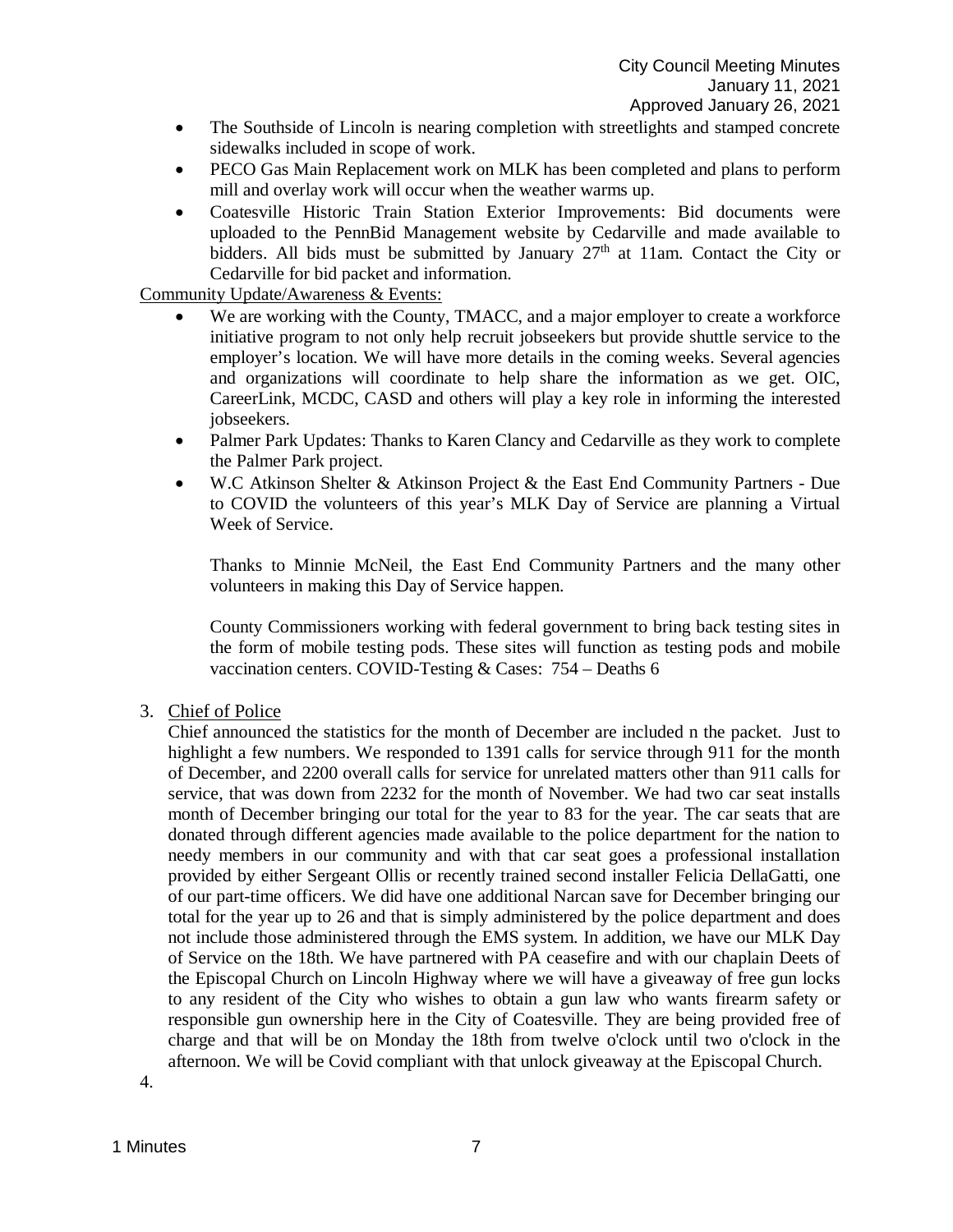5. In December, we talked about the fact that we had received an award from the District Attorney's office again for 2021. We did actually receive that check, It came through District Attorney Ryan. She has continued to support the City of Coatesville Police Department. The check received is sufficient to cover the entire salary for one of our detectives for the year 2021, which is great a great help that is money that was not budgeted for. We could not count on that in the 2021 budget so we didn't budget for it. So, it is in essence truly a benefit to the City that we have one less salary that we need to cover out of our general fund. In addition, we also got the money, a little over 14 thousand dollars to install two additional street cameras through the drug forfeiture file. So, thank you to District Attorney Ryan officially for the check was in the mail back in December. So, we appreciate that and that's all I have for the police department report.

# **Citizens Hearings Non-Agenda Items Only (3 Minutes)**

There were no citizen comments at this time.

Ms. Al Amin made a motion to close citizens hearings on non-agenda items only; Vice President Green seconded the motion. Motion passed 7-0.

# **Special Events**

There are no special events at this time.

### **Council Comments**

Mr. Simpson thanked everybody for coming out tonight. I don't know if anybody is aware of this but Alabama's playing Ohio State for the national championship. So, thank you for coming out and let's move on.

Mr. Folks thanked Mr. Logan, Mr. Houston, Mr. Simpson and Mrs. Hunt who came out for the ribbon cutting for Miss Turner, youngest entrepreneur here and Coatesville. She is 12 years old and has their own lists soap, her shop up is the Arts Building. I'm very proud of her. I'm very proud of the Allen girls, the Alan ladies for Alan's on First Avenue, I want to give them a shout out. Wear you mask, wash your hands. Go, Ohio State. Good Night.

Council person Graves thanked everybody who is in attendance here and everybody watching on YouTube and watches it at home. Thank you so much for to all of my colleagues and all of the staff on this call. And of course the City manager and assistant City manager. Thank you all so much. I just wish so much. I just wish so much love and healing on Coatesville, Pennsylvania and on the United States. I think it's evident that now more than ever, we have to be more bold and more imaginative and taking care of people and making America a country that needs to be for all people regardless of who you are what you look like or who you voted for. I don't think going back to normal is necessarily an option because those are the circumstances that led us to where we are right now. So just really feeling love and healing for this country and in progress that helps all people. So thank you so much and have a great night everybody.

Ms. Al Amin thanked everybody for coming tonight. I'm going to keep it short and it certainly is because not because I'm a football fan because I don't watch sports and just so that the public knows Mr. Folks retired from football. I'm going to say to my colleagues Villa, I hope that your husband feels better. If he needs anything. Please feel free to reach out to me. Linda, I certainly hope that you feel better in your continued healing on the journey that you are currently on and I hope that 2021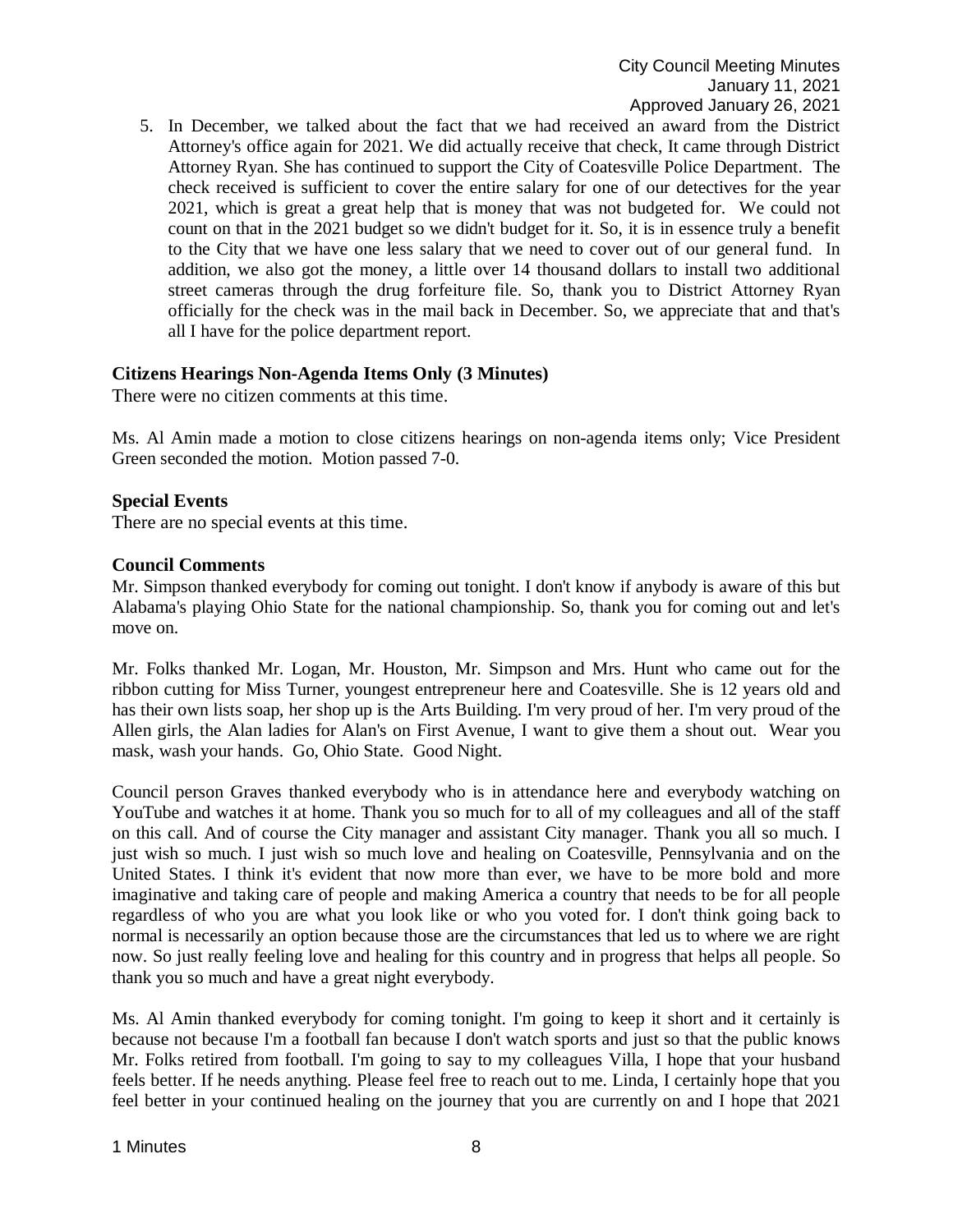turns out to be a better year than 2020 because 2020 was a year that I don't want to ever see repeat itself. I'm going to ask everybody, please, please, please wear your mask our numbers continue to rise. We are currently at 754 cases. And I sometimes don't think people understand how severe things really are here in Coatesville because of the way they report the data. So again, thank you all for coming. Please stay safe, and I wish everybody a terrific 2021 this year. Thank you.

Mrs. Hunt thanked everyone for spending this evening with us whether you're on Zoom or via YouTube. I to just want to Echo the sentiments of so many people in our nation today. I just want to continue to pray for the state of our country, pray for healing protection for those lawmakers on both sides of the aisle. I think it's some point we have to draw the line between Republicans and Democrats and just look at the people as people are human beings that are serving our country. They're giving their time to giving their energy. They're missing a lot of important things with their families to be in those positions to help serve us. So, I pray for everybody and that we can have some peace looking at the news today. It's just disheartening to hear so much of how things have transpired over this past week. So, let us pray continuously for our government. Thank you to our officer Smith and congratulations on his retirement and to all of my colleagues is great to see you all again, and I look forward to when we will be able to have our open meetings and be in each other's presence. God bless you. Love to all have a good evening. Thank you.

Vice President Green thanked everyone for attending the meeting. I just appreciate everyone. I just want to say Happy New Year to all residents. Thank you so much for attending tonight. Thank you, to the Dantzler's for signing on and being on the zoom. Yeah, great for you and your new businesses coming along. So, I appreciate you and your interest in the City. Thank you, Officer Smith. Thank you for service and retiring from our police department. Awesome job in deed. I just have so much respect for you as a police officer. Thank you to everyone and I just wish everyone a great night. Mrs. Hunt, I so appreciated your opening prayer for tonight. Thank you for your comments. These are very unprecedented times that we're in and it's a situation and you just have to pray for our nation and pray for each other. So, thank you everyone and have a wonderful day. I wanted to thank Mr. Folks for his acknowledgment of businesses and how it makes them feel welcome in the City.

President Lavender-Norris thanked everyone that tuned into our meeting tonight with interest. We truly appreciate you. Hopefully you got a snapshot of what's going on in the City and hopefully it sparked your interest enough to either come in and get involved call in and see where you could fit in. We would appreciate you, we will welcome you with open arms. To Smitty, thank you for all 20 of your years and the years that you actually put in prior to because you've been in the area. So, thank you so much and please be blessed and enjoy your retirement and your family. This has been our first public meeting of the new year and by the grace of God, we all made it through the last year. It was a lot of turmoil, ups, downs, turn arounds but we're here now and as long as we're here, there's hope and opportunity ahead of us. So, let's link up and appreciate one another and one another's endeavors. Mr. Houston while you may not be on the zoom now. I want you to know that we appreciate you, we welcome you and just want to tell you, you're not new anymore, honeymoons over its time to get to work. Thank you to you all. God bless have a blessed night and be safe. Ms. Hunt, love you honey, and please let him know I'm praying for him. Have a blessed night.

### **Adjournment**

Ms. Al Amin made a motion to adjourn the meeting; Mr. Simpson seconded the motion. Motion passed 7-0.